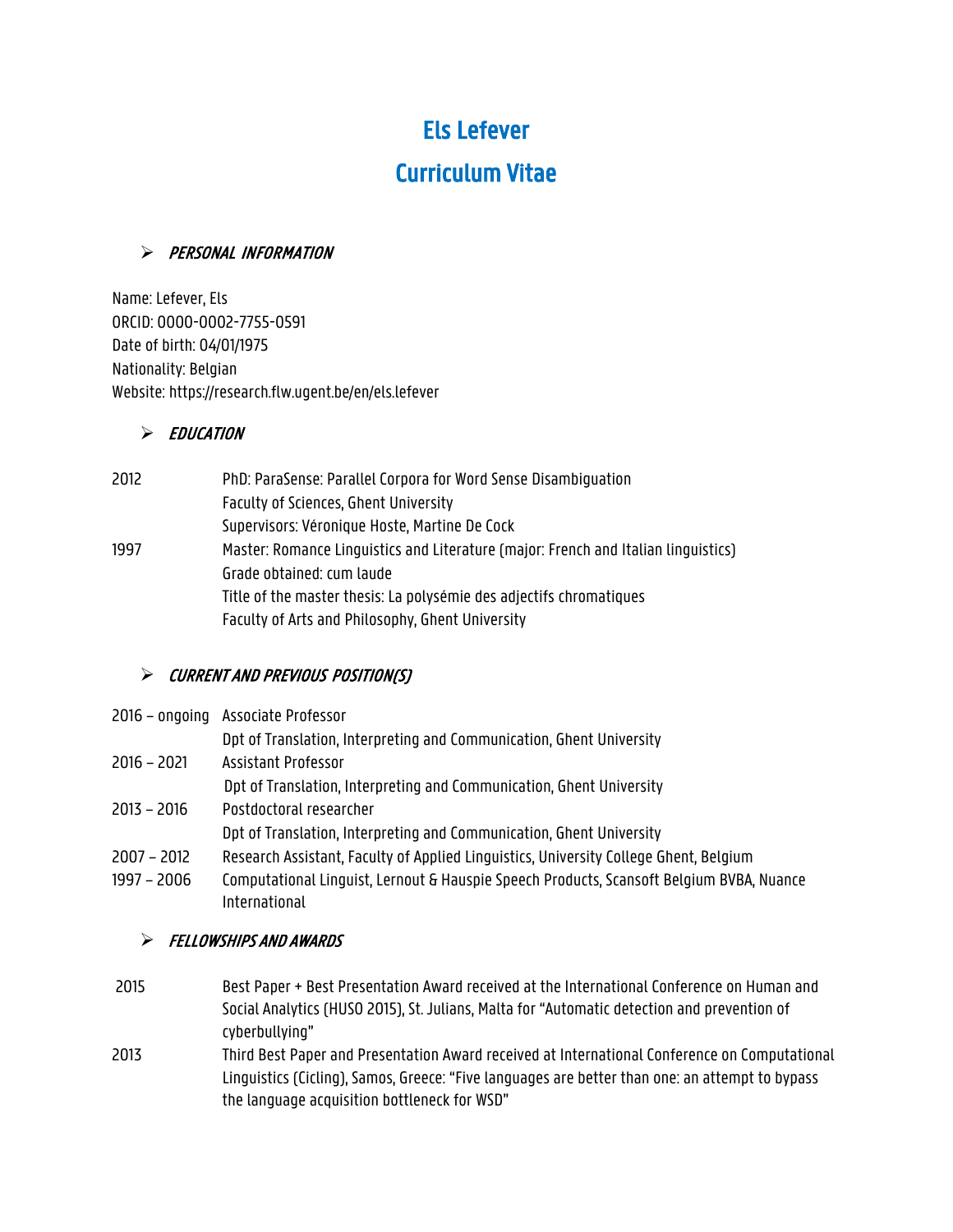# $\triangleright$  SUPERVISION OF MASTER AND PhD STUDENTS

### 2013 - Ongoing supervision of 7 PhD students

Dpt of Translation, Interpreting and Communication, Ghent University

- 1. 2021-2024 Pranaydeep Singh: "Sentiment Analysis for Low-resource Languages on Code-mixed Social Media Data" Supervisors: Els Lefever, Orphée De Clercq 2. 2021-2025 Colin Swaelens: "Measuring Orthographic and Semantic Similarity between Byzantine Greek Epigrams" Supervisor: Els Lefever 3. 2021-2025 Aaron Maladry: "Modelling common-sense knowledge in automatic irony detection Supervisors: Véronique Hoste, Cynthia Van Hee, Els Lefever 4. 2020-2024 Nina Bauwelinck: "POLEMICS: Political Argumentation Mining on Comments" Supervisor: Els Lefever 5. 2017-2021 Ayla Rigouts Terryn: "Extract (Extracting Terminology automatically from Comparable Text)" Supervisors: Els Lefever, Véronique Hoste 6. 2017-2021 Gilles Jacobs: "SENTiVENT. Event extraction and sentiment analysis for financial applications" Supervisors: Veronique Hoste, Diane Breesch, Els Lefever 7. 2016-2022 **Dirk van Nimwegen**: "Semantic Interoperability in Medical Communication between Physicians and Patients" Supervisors: Pascal Coorevits, Els Lefever, Bob Vander Stichele 8. 2015-2019 **Julie Mennes:** "Supporting Cross-disciplinary Collaboration using insights from Computational Linguistics and philosophy of science" Supervisors: Erik Weber, Els Lefever 9. 2013-2017 Cynthia Van Hee: ""Can Machines Sense Irony? : Exploring Automatic Irony Detection on Social Media." Supervisors: Véronique Hoste, Els Lefever 2007 – Ongoing +35 Master Students Dpt of Translation, Interpreting and Communication, Ghent University
- 2013 Ongoing Member of the Doctoral Advisory Committee (DBC) of 4 PhD students
	- Dpt of Translation, Interpreting and Communication, Ghent University
- 2017 Ongoing Member of PhD Examination Board of 6 PhD students (Ugent, KUL, Brighton University, University of Turin, Universitat Politècnica de València)

# **EXACHING ACTIVITIES**

| 2021 | Honours Programme Think & Talk (expert Artificial Intelligence) |
|------|-----------------------------------------------------------------|
|------|-----------------------------------------------------------------|

- 2016 Ongoing Digital Humanities
- 2015 Ongoing Terminology and Translation Technology
- 2009 2019 Localisation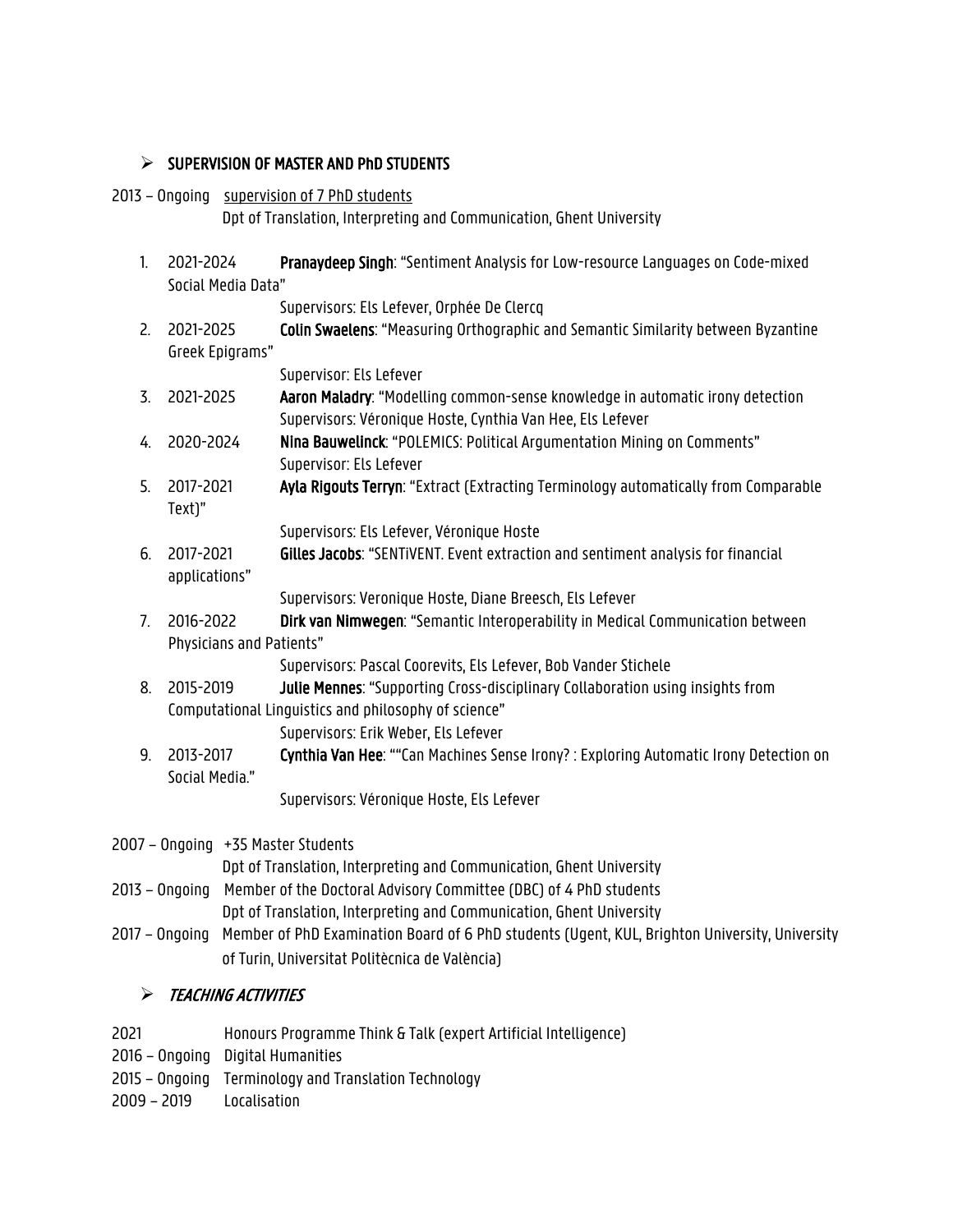- 2015 Ongoing Introduction to Translation Technology
- 2014 Doctoral School course "Methodological tools for Digital Humanities" (Programming with Python)
- 2013 2015 Language Technology
- 2011 Computational Intelligence
- 2009 SDL Trados for Professional Translators

### ORGANISATION OF SCIENTIFIC MEETINGS

- 2021 Organizing committee of the 2021 Conference on Empirical Methods in Natural Language Processing (EMNLP 2021)(Punta Cana, Dominican Republic)
- 2020 Organisation of the shared task TermEval 2020 (Monolingual Automatic Term Extraction) at the 6th International Workshop on Computational Terminology (Computerm 2020), collocated with LREC 2020 (Marseille, France)
- 2019 Organisation of the EMOSEDE (Emotion and Sentiment Detection) special track at The 5th International Conference on Human and Social Analytics (HUSO 2019) (Rome, Italy).
- 2016 Organisation of the TA-COS (Text Analytics for Cybersecurity and Online Safety) workshop (Portorož, Slovenia), 2016, collocated with LREC 2016
- 2010 2018 Organisation of 5 shared tasks for SemEval (International workshop for semantic evaluation): 2018: Irony detection in English Tweets (New Orleans, USA) 2016: Taxonomy Extraction Evaluation (TExEval) (San Diego, California, USA) 2014: L2 Writing Assistant (Dublin, Ierland) 2013: Cross-lingual Word Sense Disambiguation (Atlanta, USA) 2010: Cross-lingual Word Sense Disambiguation (Uppsala, Sweden)
- 2012 Organisation of the symposium "Exploiting parallel corpora for lexical disambiguation" (Ghent)
- 2011 Organisation of CLIN 21 Computational Linguistics in the Netherlands conference (Ghent)

# ! INSTITUTIONAL RESPONSIBILITIES

- 2019 Ongoing Co-Director Ghent Center for Digital Humanities
- 2018 Ongoing Head of the Terminology Centre (Centrum voor Terminologie)
- 2019 Ongoing Member of the commission for social embedding (maatschappelijke verankering)
- 2019 Ongoing Chair of the faculty research commission for Digital Humanities
- 2019 Ongoing Faculty board member, Ghent University
- 2019 Ongoing Member of the departmental study programme committee (Opleidingscommissie) (Ghent University)
- 2017 Ongoing Departmental council member (vakgroepraad)
- 2010 Ongoing Secretary (until 2018) / President of the 'VETO personeelsvereniging' (staff association)
- 2010 2013 Member of the departmental study programme committee of applied linguistics (University College Ghent)

# $\triangleright$  COMMISSIONS OF TRUST

2021 Area Chair for the track of Semantics in NLP applications at \*SEM 2021 (co-located with ACL 2021),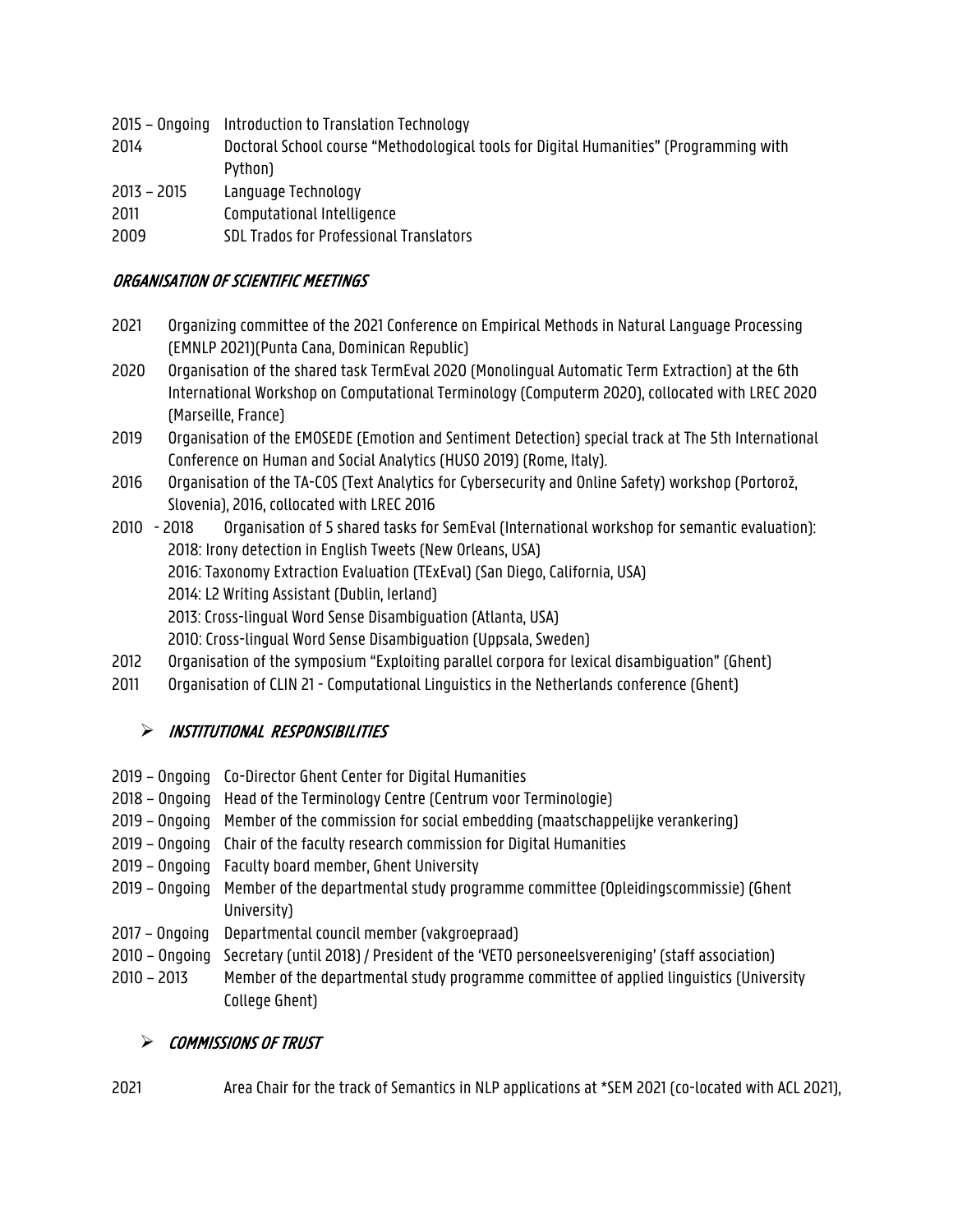|                  | Bangkok, Thailand                                                                                                                                                                  |
|------------------|------------------------------------------------------------------------------------------------------------------------------------------------------------------------------------|
| 2021             | Area Chair for the track of Sentiment Analysis and Argument Mining at EACL 2021                                                                                                    |
|                  | (The 16th Conference of the European Chapter of the Association for Computational Linguistics),                                                                                    |
|                  | Kyiv (online).                                                                                                                                                                     |
| 2021             | Associate Editor with Natural Language Processing (specialty section of Frontiers in Artificial                                                                                    |
|                  | intelligence)                                                                                                                                                                      |
| $2021 - 2022$    | Reviewer for ACL Rolling Review                                                                                                                                                    |
| $2020 - 2021$    | Expert reviewer for VLAIO (Flanders Innovation & Entrepreneurship) projects                                                                                                        |
| $2020 - 2021$    | Member of the Expert Committee of the FOD Health project: 3BT mapping to SNOMED C-BE                                                                                               |
| 2019             | Area Chair for the track of Sentiment Analysis and Argumentation Mining at ACL 2019 (The 57th<br>Annual Meeting of the Association for Computational Linguistics), Florence, Italy |
| 2019             | Expert reviewer for the Swiss National Science Foundation (SNSF)                                                                                                                   |
| $2018 - Ongoing$ | Member of the editorial board of Heliyon (ISSN 2405-8440) and Applied Linguistics Research                                                                                         |
|                  | Journal (ISSN 2651-2629)                                                                                                                                                           |
| 2019             | Member of the SemEval 2020 Steering Committee                                                                                                                                      |
| $2009 - Ongoing$ | Member of more than 35 Programme Committees of international workshops and conferences,                                                                                            |
|                  | with review assignment (e.g. ACL, EMNLP, LREC, SemEval, NLDB, ACL-IJCLNLP, LAW IX, CLIN, ACL-                                                                                      |
|                  | HLT, WASSA, *SEM, AAAI, RANLP, Social NLP, IJCAI, DH Benelux)                                                                                                                      |
| $2011 - Ongoing$ | Reviewer for more than 25 international journals (e.g. Artificial Intelligence, Plos One, Journal of                                                                               |
|                  | Machine Learning, Language Resources and Evaluation, Natural Language Engineering,                                                                                                 |
|                  | Information, Data and Knowledge Engineering)                                                                                                                                       |
| $2011 - Ongoing$ | Session chair at various international conferences (e.g. eKnow, CLIN, HUSO, SemEval, Atila, RANLP)                                                                                 |
| 2016             | Panel moderator at HUSO 2016, panel on "Incremental learning of intelligent systems".                                                                                              |
| 2016             | Guest Editor of the "Proceedings of HUSO 2016, The Second International Conference on Human<br>and Social Analytics"                                                               |
| 2014             | Reviewer for the Seventh Framework Programme for Research (FP7) for the European                                                                                                   |
|                  | Commission                                                                                                                                                                         |
| 2011             | Guest Editor for the Computational Linguistics in the Netherlands Journal                                                                                                          |
|                  |                                                                                                                                                                                    |

# > MEMBERSHIPS OF SCIENTIFIC SOCIETIES

| 2016 - 2019 | Executive Board member of SIGLEX, Special Interest Group on the Lexicon                  |
|-------------|------------------------------------------------------------------------------------------|
|             | 2015 – Ongoing Member of the FWO "Digital Humanities Flanders" Research Network          |
|             | 2008 – Ongoing Member of the "Association of Computational Linguistics" Research Network |

# > MAJOR COLLABORATIONS

- 2014 Ongoing Collaboration with the Centre of Language Studies (CLS), headed by Prof. Dr. Antal van den Bosch, Radboud University Nijmegen (Netherlands). The research we started up during my research stay at the CLS on "NLP mining of wine reviews" resulted in 2 peer-reviewed conference publications and 1 journal publication.
- 2017 2018 Collaboration with the Data and Web Science group of the University of Mannheim. Dr. Stefano Farelli was a visiting scholar at LT3 in April 2017 and we performed joined research on automatic hypernym detection in six different languages, resulting in a publication at LREC 2018.
- 2016 Collaboration with Prof. Dr. Paul Buitelaar and Dr. Georgeta Bordea from the Insight Centre for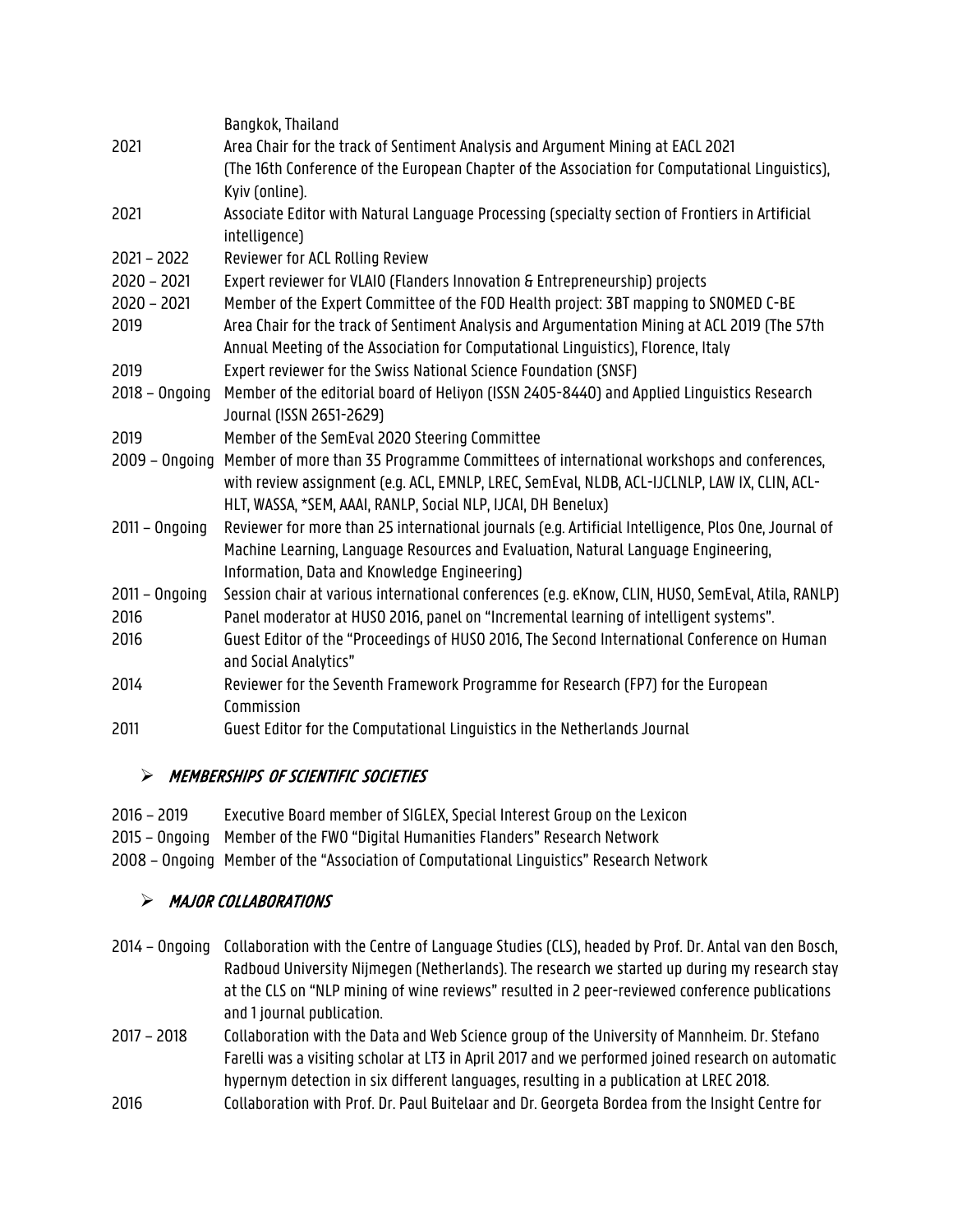Data Analytics from the National University of Ireland (Galway) in the framework of a SemEval task we organized together on the Taxonomy Extraction Evaluation.

- 2010 Ongoing Cooperation with companies in the framework of consultancy assignments and IWT Innovation Projects (e.g. Peugeot-Citroën S.A. (PSA): terminology project, Hello Customer: sentiment analysis project, TheMatchBox: concept extraction project).
	- > PUBLICATIONS (since 2015, full list: https://biblio.ugent.be/person/802000265067)

### **A1 Publications (Web of Science journal articles)**

- 1. Rigouts Terryn, A., Hoste, V., & **Lefever, E.** (2021). "HAMLET: Hybrid Adaptable Machine Learning approach to Extract Terminology." TERMINOLOGY, 27(7).
- 2. Emmery, C., Verhoeven, B. De Pauw, G., Jacobs, G., Van Hee, C., **Lefever, E.**, Desmet, B., Hoste, V., & Daelemans, W. (2021) "Current Limitations in Cyberbullying Detection: On Evaluation Criteria, Reproducibility, and Data Scarcity." LANGUAGE RESOURCES AND EVALUATION.
- 3. Rigouts Terryn, A., Hoste, V., & **Lefever, E.** (2020) In no uncertain terms: a dataset for monolingual and multilingual automatic term extraction from comparable corpora. LANGUAGE RESOURCES AND EVALUATION, 54(2), 385–418.
- 4. Croijmans, I., Hendrickx, I., **Lefever, E.**, Majid, A., & van den Bosch, A. (2020) Uncovering the language of wine experts. NATURAL LANGUAGE ENGINEERING. In Press.
- 5. Mennes, J., Pedersen, T. & **Lefever, E.** (2019) Approaching terminological ambiguity in crossdisciplinary communication as a word sense induction task: a pilot study. LANGUAGE RESOURCES AND EVALUATION, 53 (4), 889-917.
- 6. Hoste, V., Vanopstal, K., Rigouts Terryn, A., & Lefever, E. (2019) The trade-off between quantity and quality: comparing a large web corpus and a small focused corpus for medical terminology extraction. ACROSS LANGUAGES AND CULTURES, 20 (2), 197-211.
- 7. Van Hee, Cynthia, Jacobs, Gilles, Emmery, Chris, Desmet, B., **Lefever, E.,** Verhoeven, B., De Pauw, G., Daelemans, W., & Hoste, V. (2018) Automatic Detection of Cyberbullying in Social Media Text. PLOS ONE, 13 (10), 1-22.
- 8. Vandepitte, S. & **Lefever, E.** (2018) Translation as a multilingual activity in the digital era REVUE FRANCAISE DE LINGUISTIQUE APPLIQUEE, 23 (2), 59-72.
- 9. Van Hee, C., **Lefever, E.**, & Hoste, V. (2018) We usually don't like going to the dentist. Using common sense to detect irony on Twitter. COMPUTATIONAL LINGUISTICS, 44 (4), 793-831.
- 10. Van Hee, C., **Lefever, E**., & Hoste, V. (2018) Exploring the fine-grained analysis and automatic detection of irony on Twitter. LANGUAGE RESOURCES AND EVALUATION, 52 (3), 707-731.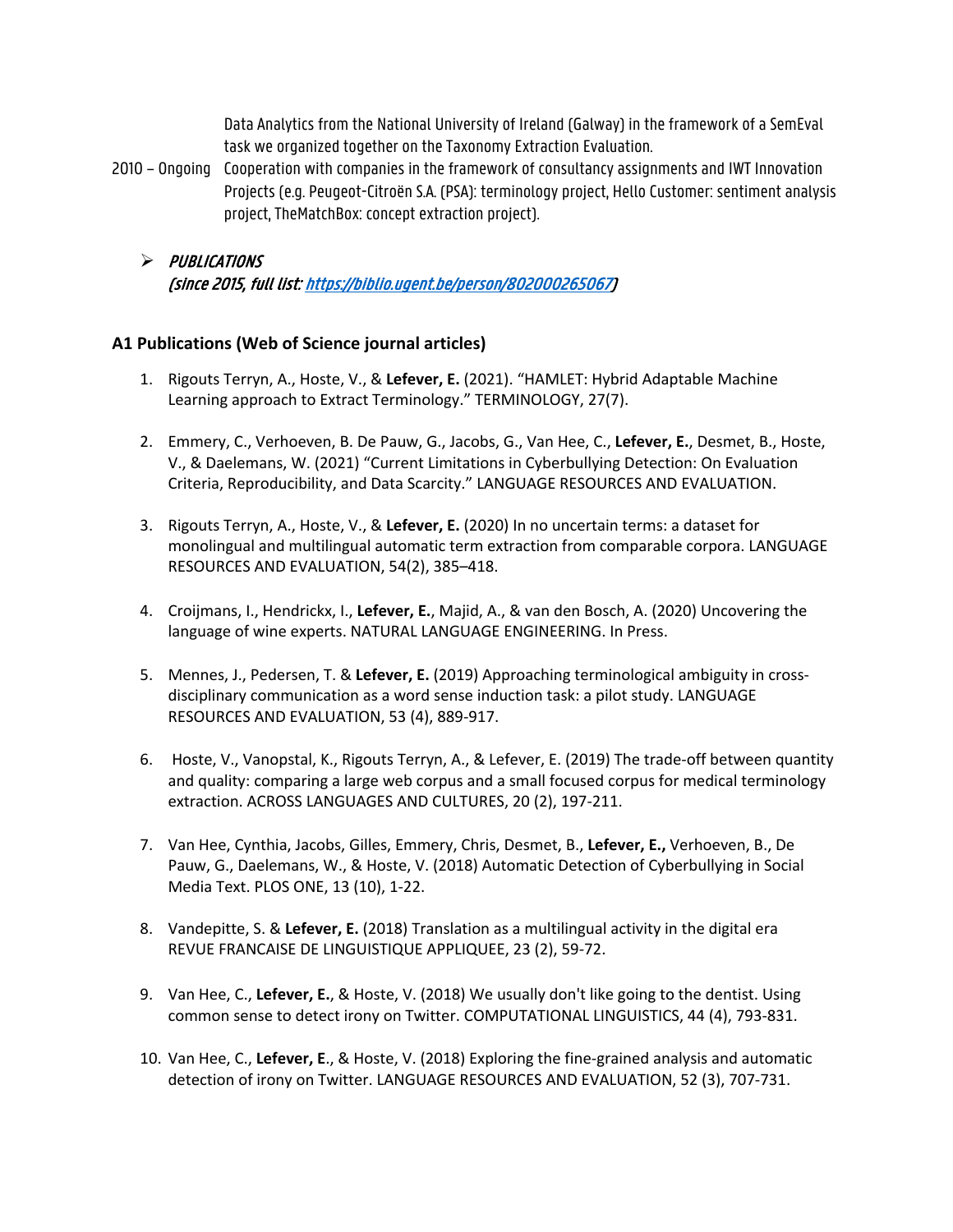- 11. Vandevoorde, L., **Lefever, E.,** Plevoets, Koen, & De Sutter, G. (2017) A corpus-based study of semantic differences in translation: the case of inchoativity in Dutch. TARGET-INTERNATIONAL JOURNAL OF TRANSLATION STUDIES, 29 (3), 388-415.
- 12. Goethals, P., **Lefever, E**., & Macken, L. (2017) SCAP\_TT: tagging and lemmatising Spanish tourism discourse, and beyond. IBERICA, 33, 273-282.
- 13. **Lefever, E**. (2016) A Hybrid Approach to Domain-independent Ontology Learning. APPLIED ONTOLOGY, 11 (3), 255-278.

#### **A2 Publications (journal articles not in Web of Science)**

- 1. Rigouts Terryn, A., Hoste, V., Buysschaert, J., Vander Stichele, R., Van Campen, E. & **Lefever, E.** (2019) Validating multilingual hybrid automatic term extraction for search engine optimisation: the use case of EBM-GUIDELINES. ARGENTINIAN JOURNAL OF APPLIED LINGUISTICS, 7 (1), 93- 108.
- 2. Vandeghinste, V., Vanallemeersch, T., Augustinus, L., Bulté, B., Van Eynde, F., Pelemans, J. Verwimp, L., Wambacq, P., Heyman, G., Moens, M.-F., van der Lek-Ciudin, I., Steurs, F., Rigouts Terryn, A., **Lefever, E.**, Tezcan, A., Macken, L., Hoste, V., Daems, J., Buysschaert, J., Coppers, S., Van den Bergh, J., & Luyten, K. (2019) Improving the translation environment for professional translators. INFORMATICS-BASEL, 6 (2).
- 3. Van Hee, C., Van de Kauter, M., De Clercq, O., **Lefever, E**., & Hoste, V. (2017) Noise or music? Investigating the usefulness of normalisation for robust sentiment analysis on social media data. TRAITEMENT AUTOMATIQUE DES LANGUES, 58 (1), 63-87. (VABB)

#### **B2 Publications (Book chapters)**

- 1. Van der Vliet, H. & **Lefever, E.** (2016). Hoe goed werkt termextractie voor het Nederlands? Terminologie in het Nederlandse taalgebied, 47-74. Academia Press.
- 2. Vanopstal, K., Macken, L., **Lefever, E.,** Van de Kauter, M., Buysschaert, J. , & Hoste, V. (2014). Terminologie: op het snijvlak van ambacht en technologie. In S. Evenepoel, P. Goethals and L. Jooken (eds.), Beschouwingen uit een talenhuis, 179-189. Academia Press, Ghent, Belgium.

#### **B3 Publications (editor of proceedings)**

- 1. Folds, D., **Lefever, E.,** Gera, R. & Hoste, V. (2019). Proceedings of HUSO 2019, The fifth international conference on human and social analytics. IARIA, Rome, Italy.
- 2. **Lefever, E.,** Desmet, B., & De Pauw, G. (2018). Proceedings of TA-COS 2018 2nd Workshop on Text Analytics for Cybersecurity and Online Safety. European Language Resources Association (ELRA), Miyazaki (Japan).
- 3. **Lefever, E**. & Folds, D.J. (2016). Proceedings of HUSO 2016, The second international conference on human and social analytics. IARIA, Barcelona, Spain.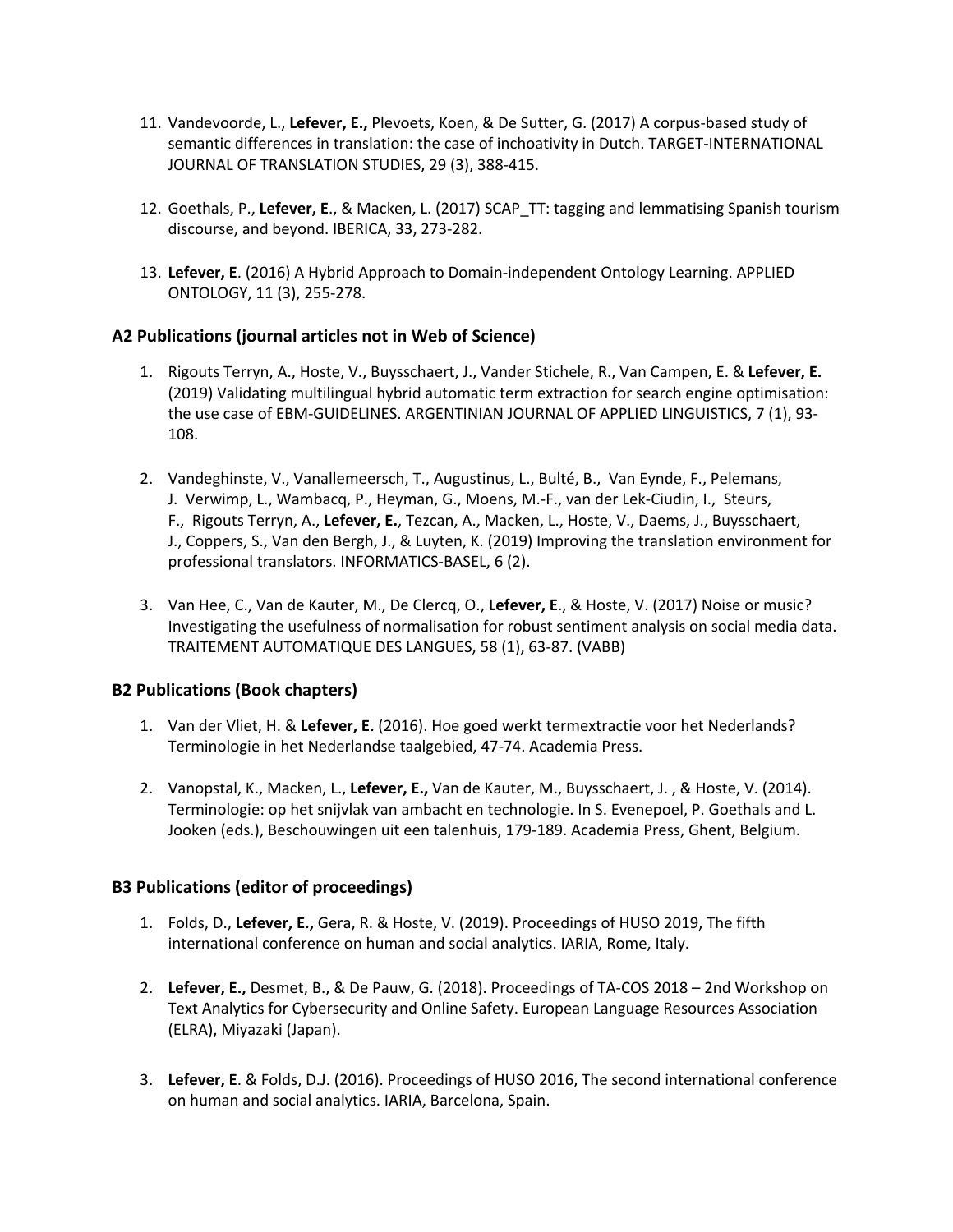4. De Pauw, G., Verhoeven, B., Desmet, B., & **Lefever, E.** (2016). First workshop on text analytics for cybersecurity and online safety (TA-COS 2016). European Language Resources Association (ELRA), Portorož, Slovenia. (VABB)

#### **P1 Publications (Conference proceedings in the Web of Science)**

- 1. Jacobs, Gilles, **Lefever, E**., & Hoste, V. (2018). Economic event detection in company-specific news text. In U. Hahn, V. Hoste, & M.-F. Tsai (Eds.), Proceedings of the First Workshop on Economics and Natural Language Processing, 1–10, Melbourne, Australia: Association for Computational Linguistics.
- 2. **Lefever, E.** & Hoste, V. (2016). A Classification-based Approach to Economic Event Detection in Dutch News Text. Proceedings of the Tenth International Conference on Language Resources and Evaluation (LREC'16). European Language Resources Association (ELRA), 330-335, Portorož, Slovenia.
- 3. Van Hee, C**., Lefever, E.** & Hoste, V. (2016). Exploring the Realization of Irony in Twitter Data. Proceedings of the Tenth International Conference on Language Resources and Evaluation (LREC'16). European Language Resources Association (ELRA), 1795-1799, Portorož, Slovenia.
- 4. Hendrickx, I., **Lefever, E.** & van den Bosch, A. (2016). Very quaffable and great fun: Applying NLP to wine reviews. Submitted to the 54th Annual Meeting of the Association for Computational Linguistics (ACL-2016), 306-312, Berlin, Germany.

### **C1 Publications (Conference/workshop proceedings)**

- 1. Singh, P., & **Lefever, E.** (2021). "LT3 at SemEval-2021 Task 6: Using Multi-Modal Compact Bilinear Pooling to Combine Visual and Textual Understanding in Memes". In Proceedings of the 15th International Workshop on Semantic Evaluation (SemEval-2021) (pp. 1051–1055). Bangkok, Thailand: Association for Computational Linguistics.
- 2. Bauwelinck, N., & **Lefever, E.** (2020) "Annotating Topics, Stance, Argumentativeness and Claims in Dutch Social Media Comments : A Pilot Study." Proceedings of the 7th Workshop on Argument Mining (ArgMining 2020), edited by Elena Cabrio and Serena Villata, Association for Computational Linguistics (ACL), 2020, pp. 8–18.
- 3. Singh, P., & **Lefever, E.** (2020). Sentiment analysis for Hinglish code-mixed tweets by means of cross-lingual word embeddings. In T. Solorio, M. Choudhury, K. Bali, S. Sitaram, A. Das, & M. Diab (Eds.), 4th Workshop on Computational Approaches to Code Switching, Proceedings (pp. 45–51). Marseille, France: European Language Resources Association (ELRA).
- 4. **Lefever, E.,** Labat, S., & Singh, P. (2020). Identifying cognates in English-Dutch and French-Dutch by means of orthographic information and cross-lingual word embeddings. In 12th International Conference on Language Resources and Evaluation Conference (LREC 2020), Proceedings (pp. 4089–4094). Marseille, France: European Language Resources Association (ELRA).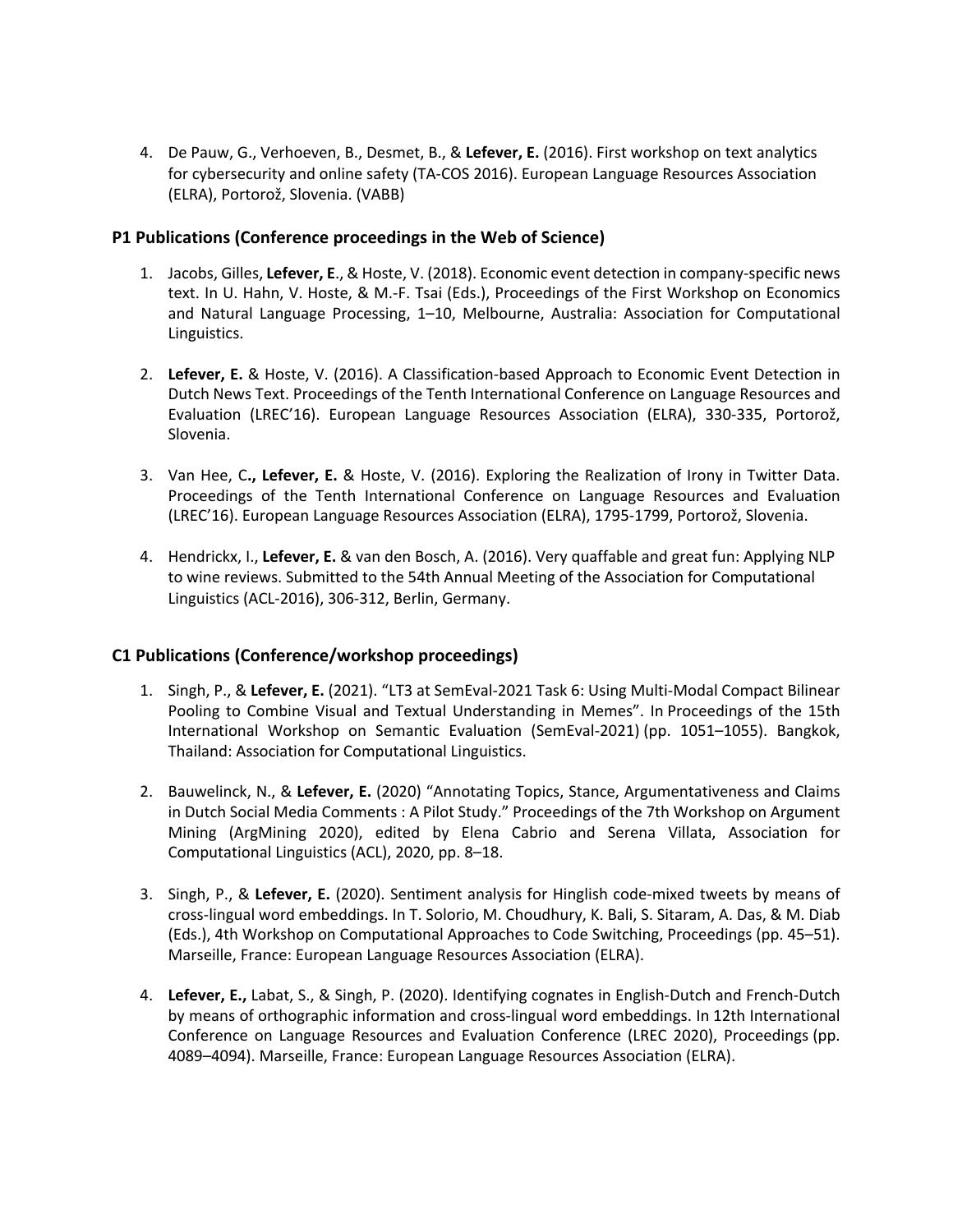- 5. Rigouts Terryn, A., Hoste, V., Drouin, P., & **Lefever, E.** (2020). TermEval 2020 : shared task on automatic term extraction using the Annotated Corpora for term Extraction Research (ACTER) dataset. In B. Daile, K. Kageura, & A. Rigouts Terryn (Eds.), 6th International Workshop on Computational Terminology (COMPUTERM 2020), Proceedings (pp. 85–94). Marsaille, france: European Language Resources Association (ELRA).
- 6. Pranaydeep, S. & **Lefever, E.** "LT3 at SemEval-2020 Task 9: Cross-Lingual Embeddings for Sentiment Analysis of Hinglish Social Media Text." Proceedings of the 14th International Workshop on Semantic Evaluation (SemEval 2020), Association for Computational Linguistics, 2020, pp. 1288–93.
- 7. Vanroy, B., Labat, S., Kaminska, O., **Lefever, E**., & Hoste, V. (2020). LT3 at SemEval-2020 Task 7 : comparing feature-based and transformer-based approaches to detect funny headlines. In Proceedings of the 14th International Workshop on Semantic Evaluation (SemEval 2020) (pp. 1033–1040). Barcelona, Spain: International Committee for Computational Linguistics.
- 8. Singh, P., Bauwelinck, N., & **Lefever, E.** (2020). LT3 at SemEval-2020 Task 8 : multi-modal multitask learning for memotion analysis. In Proceedings of the 14th International Workshop on Semantic Evaluation (SemEval 2020) (pp. 1155–1162). Barcelona, Spain: Association for Computational Linguistics (ACL).
- 9. Bauwelinck, N. & **Lefever, E.** (2019) Measuring the impact of sentiment for hate speech detection on Twitter. Proceedings of HUSO 2019, The fifth international conference on human and social analytics. In HUSO, INTERNATIONAL CONFERENCE ON HUMAN AND SOCIAL ANALYTICS, 17-22.
- 10. Antoine Vanrysselberghe & **Lefever, E.** (2019) Sentiment analysis of French political tweets: #MacronPrésident. Proceedings of HUSO 2019, The fifth international conference on human and social analytics. In HUSO, INTERNATIONAL CONFERENCE ON HUMAN AND SOCIAL ANALYTICS p.5- 10
- 11. Labat, S. & **Lefever, E.** (2019) A classification-based approach to cognate detection combining orthographic and semantic similarity information. Proceedings of Recent Advances in Natural Language Processing (RANLP 2019): natural language processing in a deep learning world, 603- 611.
- 12. Bauwelinck, N., Jacobs, G., Hoste, V. & **Lefever, E.** (2019) LT3 at SemEval-2019 Task 5: multilingual detection of hate speech against immigrants and women in Twitter (hatEval). Proceedings of the 13th International Workshop on Semantic Evaluation (SemEval-2019), 436-440.
- 13. Rigouts Terryn, A., Drouin, P., Hoste, V. & **Lefever, E.** (2019) Analysing the impact of supervised machine learning on automatic term extraction: HAMLET vs TermoStat. Proceedings of Recent Advances in Natural Language Processing (RANLP 2019): natural language processing in a deep learning world, 1013-1022.
- 14. Rigouts Terryn, A., Macken, L., **Lefever, E.**, Vander Stichele, R., Vanneste, K. & Buysschaert, J. (2019) Pilot Study on Medical Translations in Lay Language: Post-Editing by Language Specialists, Domain Specialists or Both? Proceedings of Translating and the computer 41 (TC41).
- 15. Rigouts Terryn, A., Hoste, V., Buysschaert, J., & **Lefever, E.** (2018). Multilingual Hybrid Automatic Term Extraction: the use case of ebpracticenet. In T. Read, S. Montaner, & B. Sedano (Eds.),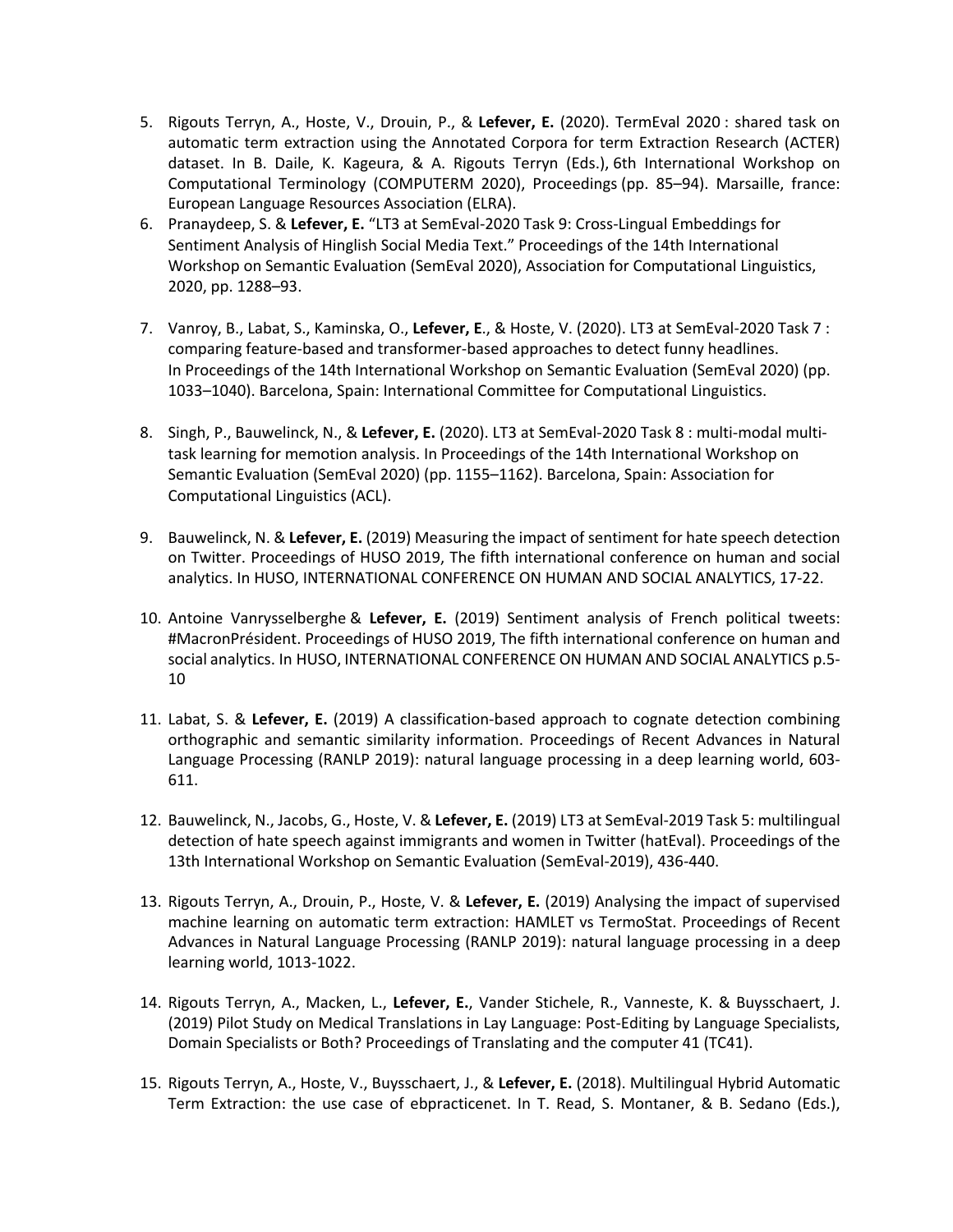Technological Innovation for Specialized Linguistic Domains Languages for Digital Lives and Cultures, Proceedings of TISLID'18. Presented at the third conference on Technological Innovation for Specialized Linguistic Domains (TISLID 18), Editions universitaires europeennes.

- 16. Van Hee, C., **Lefever, E**., & Hoste, V. (2018). SemEval-2018 task 3: irony detection in English tweets. Proceedings of 12th International Workshop on Semantic Evaluation, 39–50. Presented at the SemEval-2018 workshop at the 16th Annual Conference of the North American Chapter of the Association for Computational Linguistics (NAACL HLT 2018), Association for Computational Linguistics.
- 17. Faralli, S., **Lefever, E**., & Paolo Ponzetto, S. (2018). MIsA : multilingual "IsA" extraction from Corpora. In N. Calzolari, K. Choukri, C. Cieri, T. Declerck, S. Goggi, K. Hasida, H. Isahara, et al. (Eds.), Proceedings of the Eleventh International Conference on Language Resources and Evaluation (LREC 2018), 2040–2044, Miyazaki, Japan. ELRA.
- 18. **Lefever, E.,** Hendrickx, I., Croijmans, I., Van den Bosch, A., & Majid, A. (2018). Discovering the language of wine reviews: a text mining account. In N. Calzolari, K. Choukri, C. Cieri, T. Declerck, S. Goggi, K. Hasida, H. Isahara, et al. (Eds.), Proceedings of the Eleventh International Conference on Language Resources and Evaluation (LREC 2018), 3297–3302, Miyazaki, Japan. ELRA.
- 19. Vandeghinste, V., Vanallemeersch, T., Bulté, B., Augustinus, L., Van Eynde, F., Pelemans, J., Verwimp, L., et al. (2018). Smart Computer-Aided Translation Environment (SCATE): Highlights. Presented at the 21st Annual Conference of the European Association for Machine Translation (EAMT 2018).
- 20. Rigouts Terryn, A., Hoste, V., & **Lefever, E.** (2018). A gold standard for multilingual automatic term extraction from comparable corpora: term structure and translation equivalents. Proceedings of the 11th International Conference on Language Resources and Evaluation (LREC2018), 1803– 1808, Miyazaki, Japan. ELRA.
- 21. Vandeghinste, V., Coppers, S., Van den Bergh, J., Bulté, B., Rigouts Terryn, A., **Lefever, E**., van der Lek, I., et al. (2018). The SCATE prototype: a smart computer-aided translation environment. Proceedings of the 39th Conference on Translating and the Computer, 104–113. Presented at the 39th Conference on Translating and the Computer, AsLing. (VABB)
- 22. De Clercq, Orphée, **Lefever, E.,** Jacobs, G., Carpels, T., & Hoste, V. (2017). Towards an integrated pipeline for aspect-based sentiment analysis in various domains. Proceedings of the 8th Workshop on Computational Approaches to Subjectivity, Sentiment and Social Media Analysis, 136–142. Presented at the EMNLP2017, Association for Computational Linguistics. (VABB)
- 23. **Lefever, E**., Allein, L., & Jacobs, G. (2017). In the eye of the beer-holder: lexical descriptors of aroma and taste sensations in beer reviews. HUSO 2017: The Third International Conference on Human and Social Analytics, 25–29. IARIA. (VABB)
- 24. Van Hee, C., **Lefever, E.,** & Hoste, V. (2016). Monday mornings are my fave : #not exploring the automatic recognition of Irony in English tweets. In N. Calzolari, Y. Matsumoto, & R. Prasad (Eds.), Proceedings of COLING 2016, 26th International Conference on Computational Linguistics (pp. 2730–2739). ACL.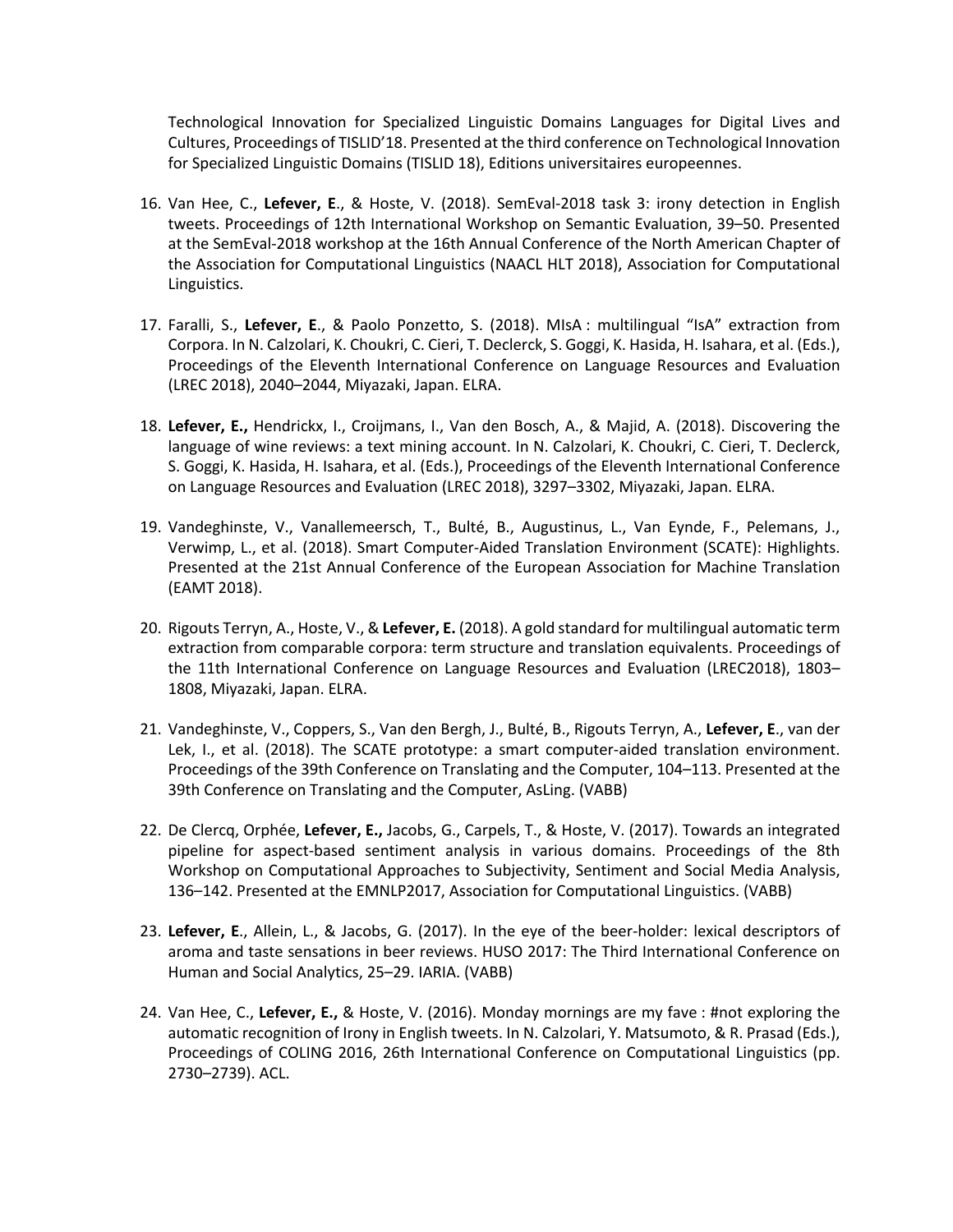- 25. Van Hee, C., Verleye, C., & **Lefever, E.** (2016). Analysing emotions in social media coverage on Paris terror attacks : a pilot study. In E. Lefever & D. J. Folds (Eds.), Proceedings of HUSO 2016, The Second International Conference on Human and Social Analytics, 33–37. Presented at the The Second International Conference on Human and Social Analytics (HUSO 2016), IARIA. (VABB)
- 26. Bordea, G**., Lefever, E.** & Buitelaar, P. (2016). Semeval-2016 task 13: Taxonomy Extraction Evaluation (TExEval-2). Proceedings of the 10th International Workshop on Semantic Evaluation (SemEval 2016). Association for Computational Linguistics (ACL), 1081-1091, San Diego, California. (VABB)
- 27. Rigouts Terryn, A., Macken, L. & **Lefever, E.** (2016). Dutch Hypernym Detection: Does Decompounding Help? Proceedings of the Joint Second Workshop on Language and Ontology & Terminology and Knowledge Structures (LangOnto2 + TermiKS), 74-78, Portorož, Slovenia. (VABB)
- 28. Hoste, V., **Lefever, E.,** van der Waart van Gulik, S. & Desmet, B. (2016). TripleSent: a Triple Store of Events Associated with their Prototypical Sentiment. Proceedings of the Eighth International Conference on Information, Process, and Knowledge Management, 91-93, Venice, Italy.
- 29. Vandevoorde, L., De Baets, P., **Lefever, E.,** Plevoets, K. & De Sutter, G. (2016). Distributional and translational solutions to the visualization of semantic differences between translated and nontranslated Dutch. Proceedings of the 6th Conference on Quantitative Investigations in Theoretical Linguistics.
- **30. Lefever, E.** (2015). LT3: A Multi-modular Approach to Automatic Taxonomy Construction. Proceedings of the 9<sup>th</sup> International Workshop on Semantic Evaluation (SemEval 2015), 944-948. Association for Computational Linguistics (ACL), Denver, Colorado, USA.
- **31.** Van Hee, C., **Lefever, E.**, & Hoste, V. (2015). LT3: Sentiment Analysis of Figurative Tweets: a piece of cake. #NotReally. Proceedings of the 9th International Workshop on Semantic Evaluation (SemEval 2015), 684-688. Association for Computational Linguistics (ACL), Denver, Colorado, USA.
- **32.** De Clercq, O., Van de Kauter, M., **Lefever, E.**, & Hoste, V. (2015). Applying Hybrid Terminology Extraction to Aspect Based Sentiment Analysis. Proceedings of the 9<sup>th</sup> International Workshop on Semantic Evaluation (SemEval 2015), 719-724. Association for Computational Linguistics (ACL), Denver, Colorado, USA. (VABB)
- 33. Van Hee, C., **Lefever, E.**, Verhoeven, B., Mennes, J., Desmet, B., De Pauw, G., Daelemans, W. & Hoste, V. (2015). Detection and Fine-Grained Classification of Cyberbullying Events. Proceedings of Recent Advances in Natural Language Processing (RANLP 2015), 672–680, Hissar, Bulgaria. (VABB)
- **34.** Van Hee, C., **Lefever, E.**, Verhoeven, B., Mennes, J., Desmet, B., De Pauw, G., Daelemans, W. & Hoste, V. (2015). Automatic Detection and Prevention of Cyberbullying. The First International Conference on Human and Social Analytics (HUSO 2015), 13-18, St. Julians, Malta. [**Best paper award**] (VABB)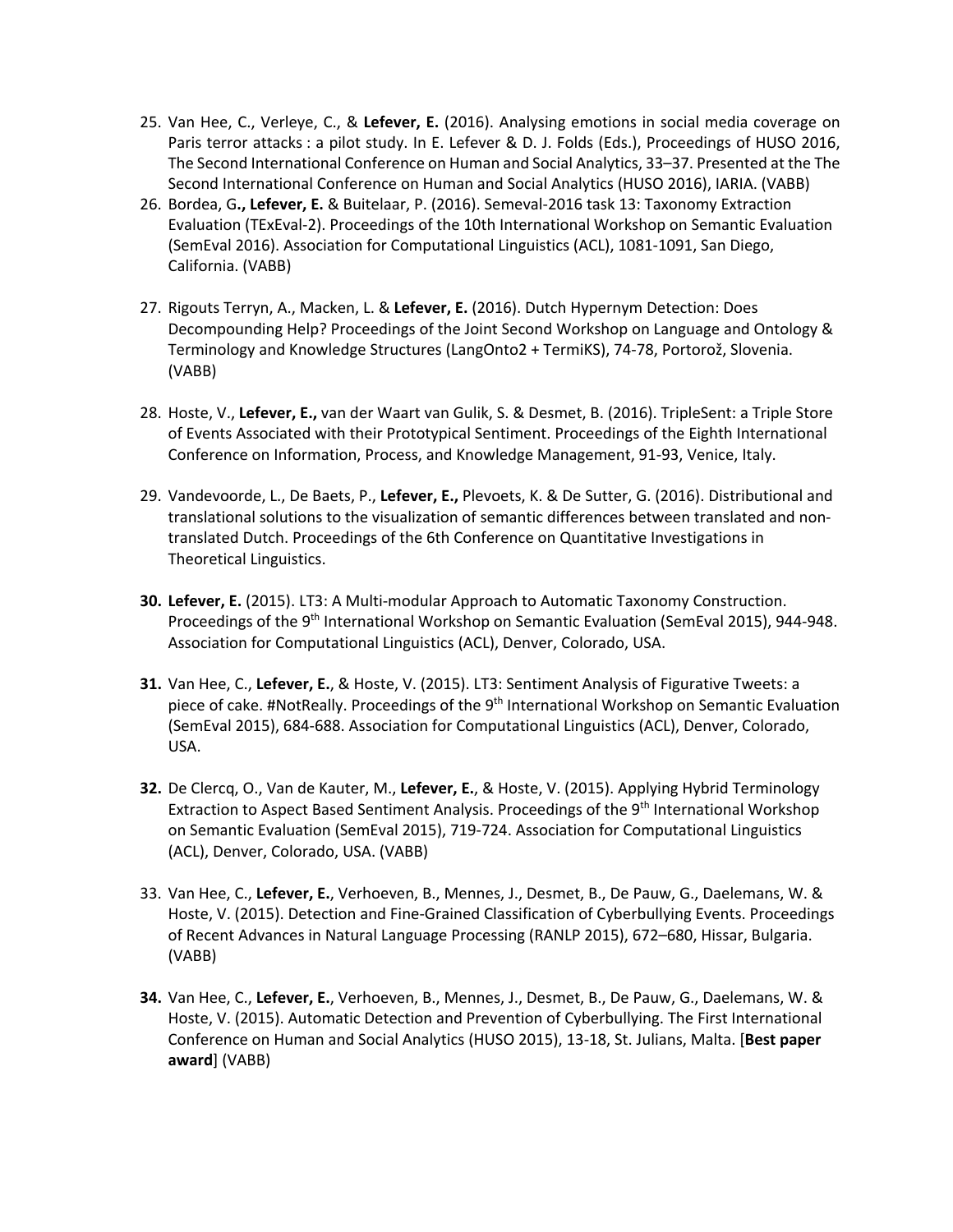# > PROJECT FUNDING

### ONGOING GRANTS

| Promoter and (if applicable) copromoter | Els Lefever                                                 |
|-----------------------------------------|-------------------------------------------------------------|
| Funding agency                          | FWO PhD fellowship fundamental research                     |
| Start and end date                      | 2020-2024                                                   |
| Budget and/or person months             | 48 months                                                   |
| Title                                   | <b>POLEMICS: Political Argumentation Mining on Comments</b> |
| Researchers                             | Nina Bauwelinck                                             |

| Promotor en (evt) Copromotor / Promoter and (if<br>applicable) copromoter | Véronique Hoste (Ugent), Els Lefever (Ugent)                  |
|---------------------------------------------------------------------------|---------------------------------------------------------------|
| Funding agency                                                            | <b>BOF</b>                                                    |
| Start and end date                                                        | $2021 - 2024$                                                 |
| Budget and/or person months                                               | 48 months                                                     |
| Title                                                                     | Modelling common-sense knowledge in automatic irony detection |
| Researchers                                                               | Aaron Maladry                                                 |

| Promoter and (if applicable) copromoter | Kristoffel Demoen, Mark Janse, Guy De Tré, Els Lefever, Floris<br>Bernard, Els De Paermentier, Klaas Bentein                                                            |
|-----------------------------------------|-------------------------------------------------------------------------------------------------------------------------------------------------------------------------|
| Funding agency                          | BOF (GOA project)                                                                                                                                                       |
| Start and end date                      | 2021-2025                                                                                                                                                               |
| Budget and/or person months             | € 2.021.000                                                                                                                                                             |
| Title                                   | Interconnected Texts. A graph-based computational approach to<br>Byzantine paratexts as nodes between textual transmission and<br>cultural and linguistic developments. |
| Researchers                             | <b>Colin Swaelens</b>                                                                                                                                                   |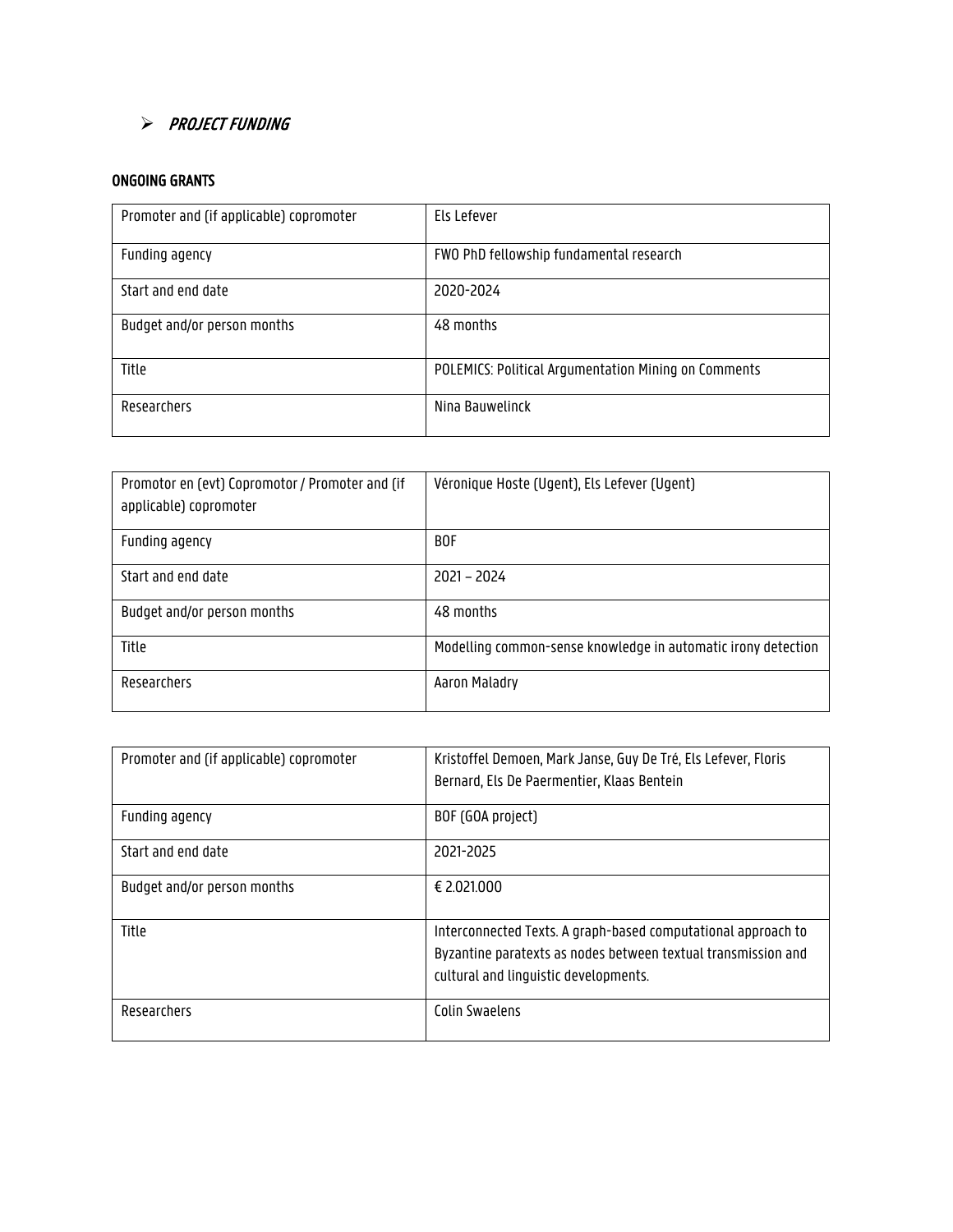| Promoter and (if applicable) copromoter | Christophe Verbruggen (UGent), Els Lefever (UGent), Mark Depauw<br>(KUL), Jeroen Poblome (KUL), Frederik Truyen (KUL), Rik Vosters<br>(VUB), Frank Van Eynde (KUL), Walter Daelemans (UA), Dirk Van<br>Hulle (UA), Véronique Hoste (UGent), Tim Soens (UA), Wouter<br>Ryckbosch (VUB), Mike Kestemont (UA) |
|-----------------------------------------|------------------------------------------------------------------------------------------------------------------------------------------------------------------------------------------------------------------------------------------------------------------------------------------------------------|
| Funding agency                          | FWO IRI (International Research Infrastructure)                                                                                                                                                                                                                                                            |
| Start and end date                      | 2021-2024                                                                                                                                                                                                                                                                                                  |
| Budget and/or person months             | Total budget: 3,621,431 €, UGent: 1,269,585 €                                                                                                                                                                                                                                                              |
| Title                                   | CLARIAH-VL: Advancing the Open Humanities Service<br>Infrastructure                                                                                                                                                                                                                                        |
| Researchers                             | TBC                                                                                                                                                                                                                                                                                                        |

| Promoter and (if applicable) copromoter | RMAH: Els Angenon, UGENT: Katrien De Graef, Willem Derde, Els<br>Lefever, Sally Chambers, ErikMannens, KUL: Hendrik Hameeuw,<br>Bruno Vandermeulen, Hilde Van Kiel (KUL), Robovision: Simon<br>Ravelingien |
|-----------------------------------------|------------------------------------------------------------------------------------------------------------------------------------------------------------------------------------------------------------|
| Funding agency                          | BRAIN-BE 2.0 (Belspo)                                                                                                                                                                                      |
| Start and end date                      | 01/11/2021 - 30/10/2024                                                                                                                                                                                    |
| Budget and/or person months             | Total budget: 782,510 €, UGent: 331,100 €                                                                                                                                                                  |
| Title                                   | CUNE-IIIF-ORM: Towards an Internationally Interoperable Corpus<br>of Cuneiform Tablets                                                                                                                     |
| Researchers                             | <b>TBC</b>                                                                                                                                                                                                 |

| Promoter and (if applicable) copromoter | Els Lefever                                                                       |
|-----------------------------------------|-----------------------------------------------------------------------------------|
| Funding agency                          | BOF Starting Grant (UGent)                                                        |
| Start and end date                      | 01/10/2018 - 30/09/2022                                                           |
| Budget and/or person months             | 200,000€                                                                          |
| Title                                   | PLATOS: Detection of Topics, Stance and Argumentation in a Social<br>Media Corpus |
| Researchers                             | Nina Bauwelinck (until 01/11/2020), Pranaydeep Singh (from<br>10/01/2021)         |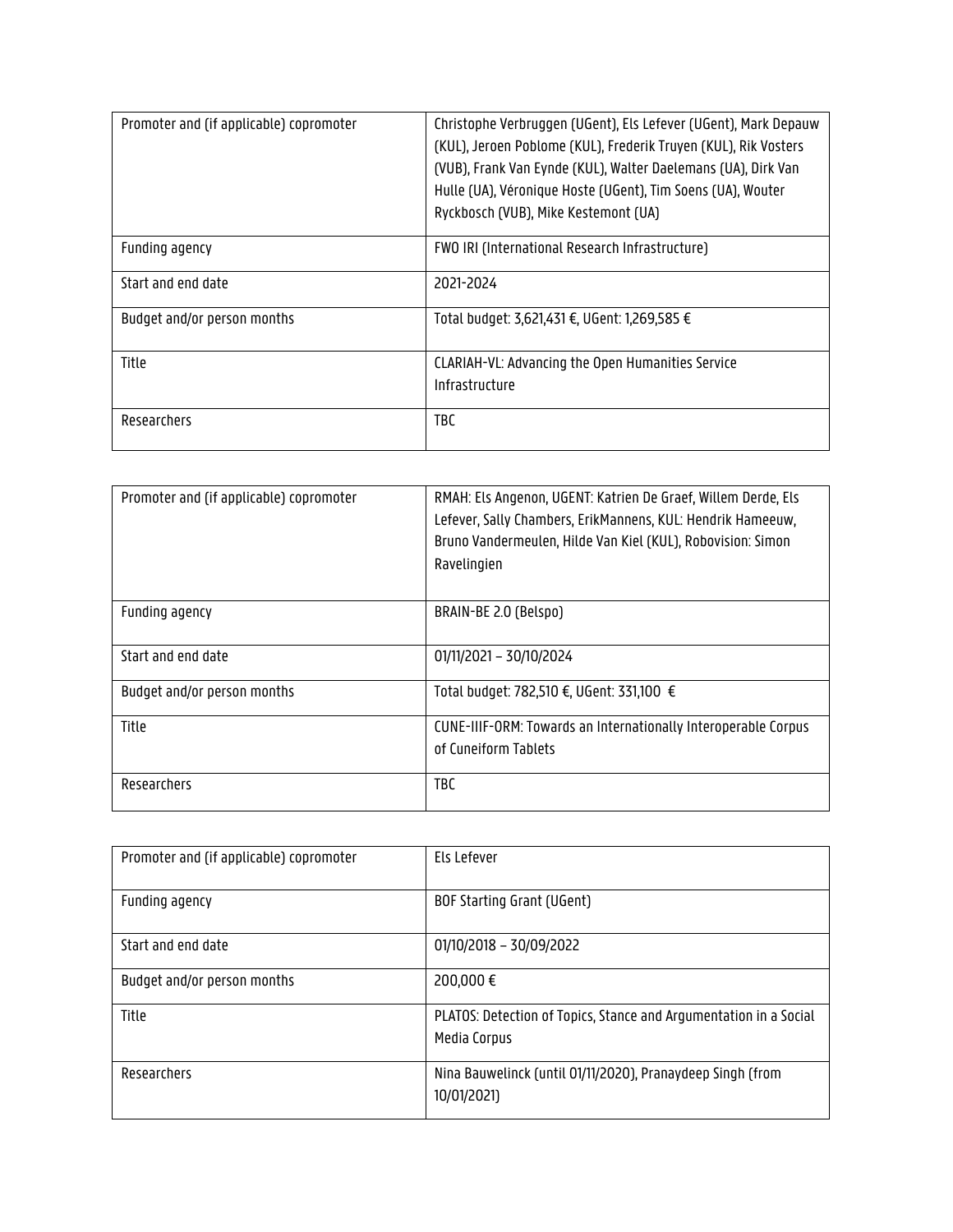| Promoter and (if applicable) copromoter | Els Lefever, Véronique Hoste                                           |
|-----------------------------------------|------------------------------------------------------------------------|
| Funding agency                          | FWO PhD fellowship fundamental research                                |
| Start and end date                      | $2017 - 2021$                                                          |
| Budget and/or person months             | 48 person months                                                       |
| Title                                   | Extract (Extracting Terminology automatically from Comparable<br>Text) |
| Researchers                             | Ayla Rigouts Terryn                                                    |

| Promoter and (if applicable) copromoter | Ugent Promotors: Julie Birkholz, Christophe Verbruggen, Els<br>Lefever, Gunther Martens, Sally Chambers. Consortium with UGent,<br>Institute of Polish Language (Polish Academy of Sciences,<br>Krakow): coordinator, University of Potsdam, Austrian Academy of<br>Sciences, National Distance Education University (UNED), Ecole<br>Normale Supérieure de Lyon, Humboldt University (Berlin),<br>Charles University (Prague), DARIAH, Belgrade Center for Digital<br>Humanities, Huygens Institute for the History of the Netherlands,<br>University of Trier, National University of Galway |
|-----------------------------------------|------------------------------------------------------------------------------------------------------------------------------------------------------------------------------------------------------------------------------------------------------------------------------------------------------------------------------------------------------------------------------------------------------------------------------------------------------------------------------------------------------------------------------------------------------------------------------------------------|
| Funding agency                          | H <sub>2020</sub> CLS INFRA                                                                                                                                                                                                                                                                                                                                                                                                                                                                                                                                                                    |
| Start and end date                      | 2021-2024                                                                                                                                                                                                                                                                                                                                                                                                                                                                                                                                                                                      |
| Budget and/or person months             | UGent: 48 person months                                                                                                                                                                                                                                                                                                                                                                                                                                                                                                                                                                        |
| Title                                   | Computational Literary Studies                                                                                                                                                                                                                                                                                                                                                                                                                                                                                                                                                                 |
| Researchers                             | Tess Dejaegere                                                                                                                                                                                                                                                                                                                                                                                                                                                                                                                                                                                 |

| Promoter and (if applicable) copromoter | Anne Breitbarth, Timothy Colleman, Anne-Sophie Ghyselen,<br>Melissa Farasyn, Els Lefever, Jacques Van Keymeulen |
|-----------------------------------------|-----------------------------------------------------------------------------------------------------------------|
| Funding agency                          | FWO-Hercules (medium scale research infrastructure)                                                             |
| Start and end date                      | 2020-2023                                                                                                       |
| Budget and/or person months             | 977,290€                                                                                                        |
| Title                                   | The Spoken Corpus of (Southern-)Dutch Dialects (GCND)                                                           |